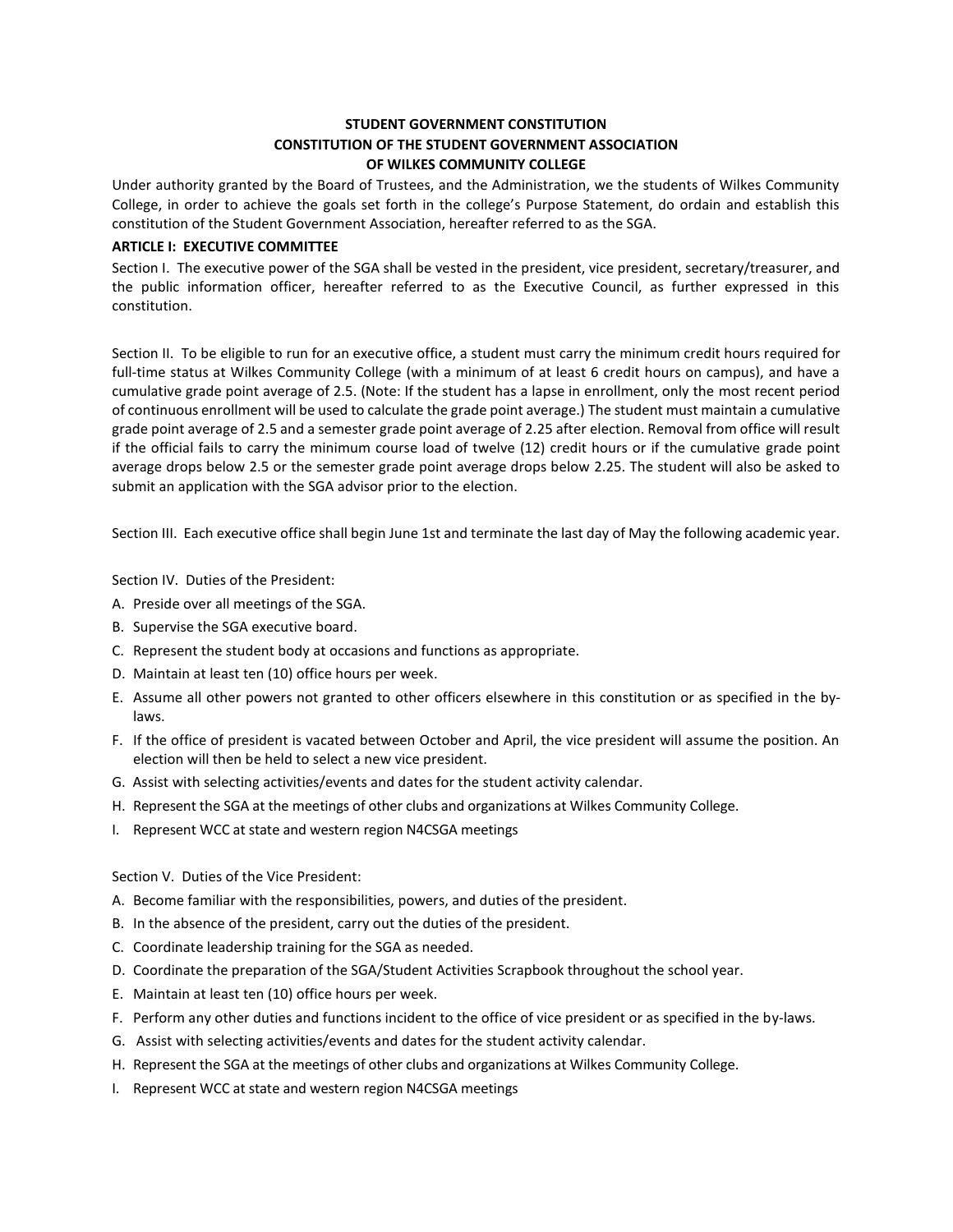Section VI. Duties of the Secretary/Treasurer:

- A. Record accurately and preserve the minutes of all regular and special sessions of the SGA.
- B. Record attendance of each SGA meeting to be included in the minutes.
- C. Keep volunteer records up-to-date after each event/activity.
- D Keep up-to-date on the financial status of the SGA accounts.
- E. Maintain at least ten (10) office hours per week.
- F. Perform all other duties and functions incident to the office of secretary/treasurer or as specified in the by-laws.
- G. Assist with selecting activities/events and dates for the student activity calendar.
- H. Represent the SGA at the meetings of other clubs and organizations at Wilkes Community College.
- I. Represent WCC at regional and state N4CSGA meetings

Section VII. Duties of the Public Information Officer:

- A. Coordinate publicity for all SGA and student activity events.
- B. Coordinate the recognition program for the SGA.
- C. Write articles for press release in student publications.
- D. Coordinate all elections held throughout the academic year.
- E. Maintain at least ten (10) office hours per week.
- F. Perform all other duties and functions incident to the office of public information officer or as specified in the bylaws.
- G. Assist with selecting activities/events and dates for the student activity calendar.
- H. Represent the SGA at the meetings of other clubs and organizations at Wilkes Community College.
- I. Represent WCC at state and western region N4CSGA meetings

Section VIII. Duties of the Parliamentarian:

- A. Provide all club and SGA members and the executive board with training on simple parliamentary procedure (how to state a motion, rules of debate, quorums, etc.)
- B. Maintain a copy of the SGA constitution and bylaws at every general and executive SGA meeting.
- C. Sit in close proximity to the presiding officer during meetings.
- D. Make sure that the meetings adhere to the agenda.
- E. Assist with the coordination of motions and resolutions.
- F. Keep track of the order of those wishing to speak, motions, amendments, voting, etc.
- G. Assist with the election and voting procedures.
- H. Support the president in maintaining order and adhering to time schedules.
- I. Maintain at least ten (10) office hours per week.
- J. Perform all other duties and functions incident to the office of public information officer or as specified in the bylaws.
- K. Assist with selecting activities/events and dates for the student activity calendar.
- L. Represent the SGA at the meetings of other clubs and organizations at Wilkes Community College.
- M. Represent WCC at state and western region N4CSGA meetings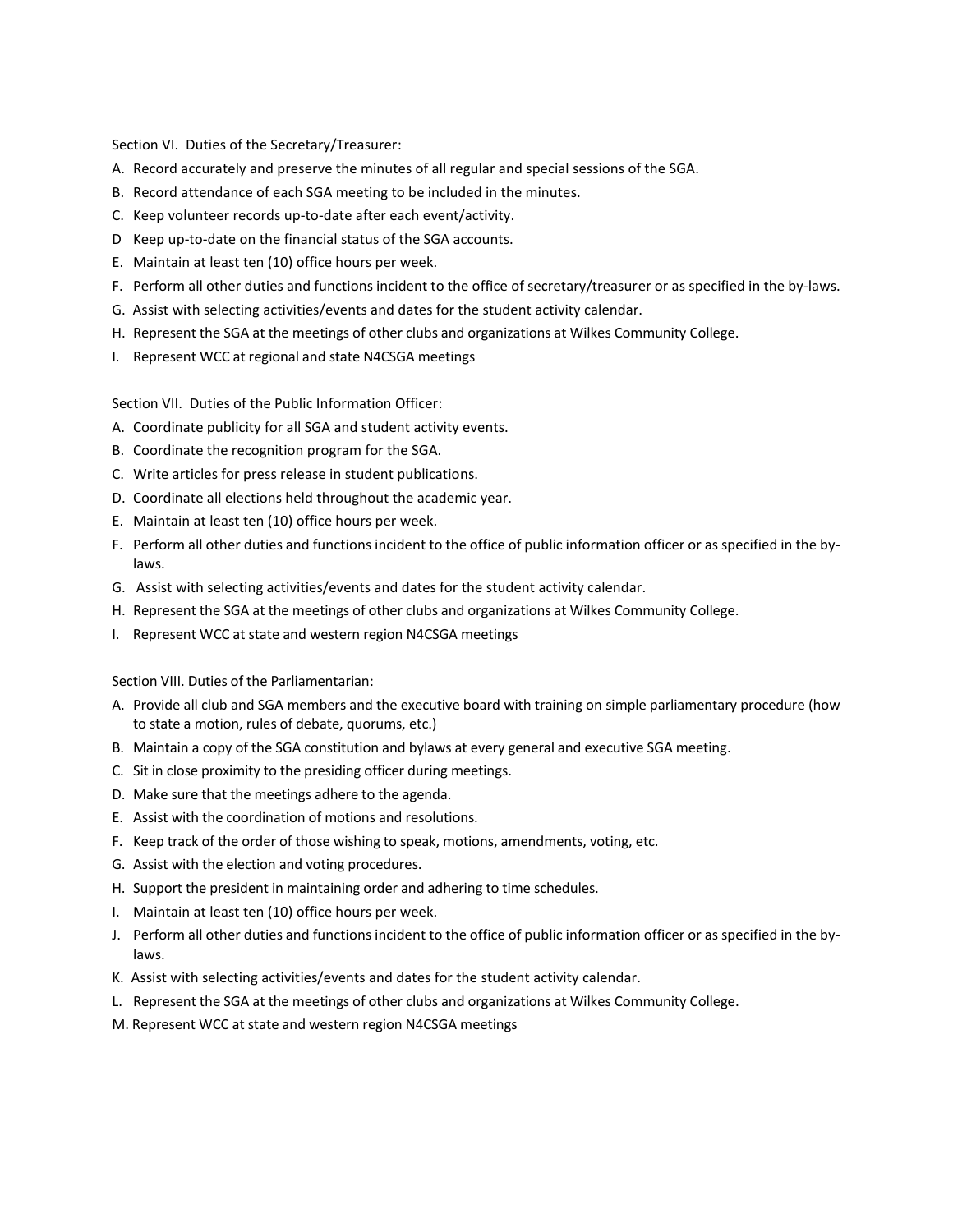## **ARTICLE II: SENATE**

Section I. To help with recruitment and encourage students to join and participate in SGA, there will be five (5) sophomore and five (5) freshmen senators.

Section II. To be eligible to run for the office of senator, the student must be willing to actively participate in SGA and volunteer at various activities/events. He/she must be in good academic standing and carry a minimum course load of nine (9) credit hours. Any student seeking a position as a sophomore senator must also have a 2.5 cumulative grade point average and a semester grade point average of 2.25 to be eligible for sophomore status at the end of the current semester**.** Students filling both the freshmen and sophomore senator seats must maintain a cumulative grade point average of 2.5 and a semester grade point average of 2.25 after election. The student will also be asked to submit an application with the SGA advisor prior to the election.

Section III. The office of freshmen senator shall begin immediately after elections are held in the fall semester and terminate the last day of May in that same academic year.

Section IV. The office of sophomore senator shall begin June  $1<sup>st</sup>$  following spring elections and terminate the last day of May in the spring semester of the following academic year.

## **ARTICLE III: MEMBERSHIP**

## Section I. Voting Membership

The voting membership of the SGA shall be composed of the Executive Council, the Senate and the Club Representatives.

## Section II. General Membership

The general membership of the SGA shall be composed of any curriculum students who has been issued a valid student I.D. who wish to participate in the SGA.

## Section III. Meetings

The president of the SGA shall preside over the SGA meetings. In the absence of the president, the vice president shall lead the meeting. All meetings shall be conducted according to the parliamentary procedures as outlined in Robert's Rules of Order. A fifty percent (50%) majority of the voting members must be present to conduct business.

## Section IV. By-laws

Any part of the by-laws can be amended by a two-thirds (2/3) majority vote of the quorum of the current voting membership of the SGA.

## Section V. Vacancy of Office

Guidelines for filling the president's office are listed under the duties of the president. Any other position that becomes open during the academic year will be filled by a vote of the voting membership of SGA. The vacancy must first be announced in an SGA meeting and voting upon candidates for the position cannot occur until at least the following SGA meeting. Qualifications for each office will be followed according to the guidelines previously listed in this document. The candidate receiving a simple majority of the votes of the quorum of the voting membership shall assume the office.

## **ARTICLE IV: ELECTIONS**

## Section I. Qualifications for Voting

Any student paying Student Activity fees shall be entitled to vote in any student body election.

Section II. Power to Administer Laws

The power to conduct elections shall be vested in the public information officer serving on the Executive Council of the SGA. Along with the SGA advisor, he or she will have supervision over all campus elections.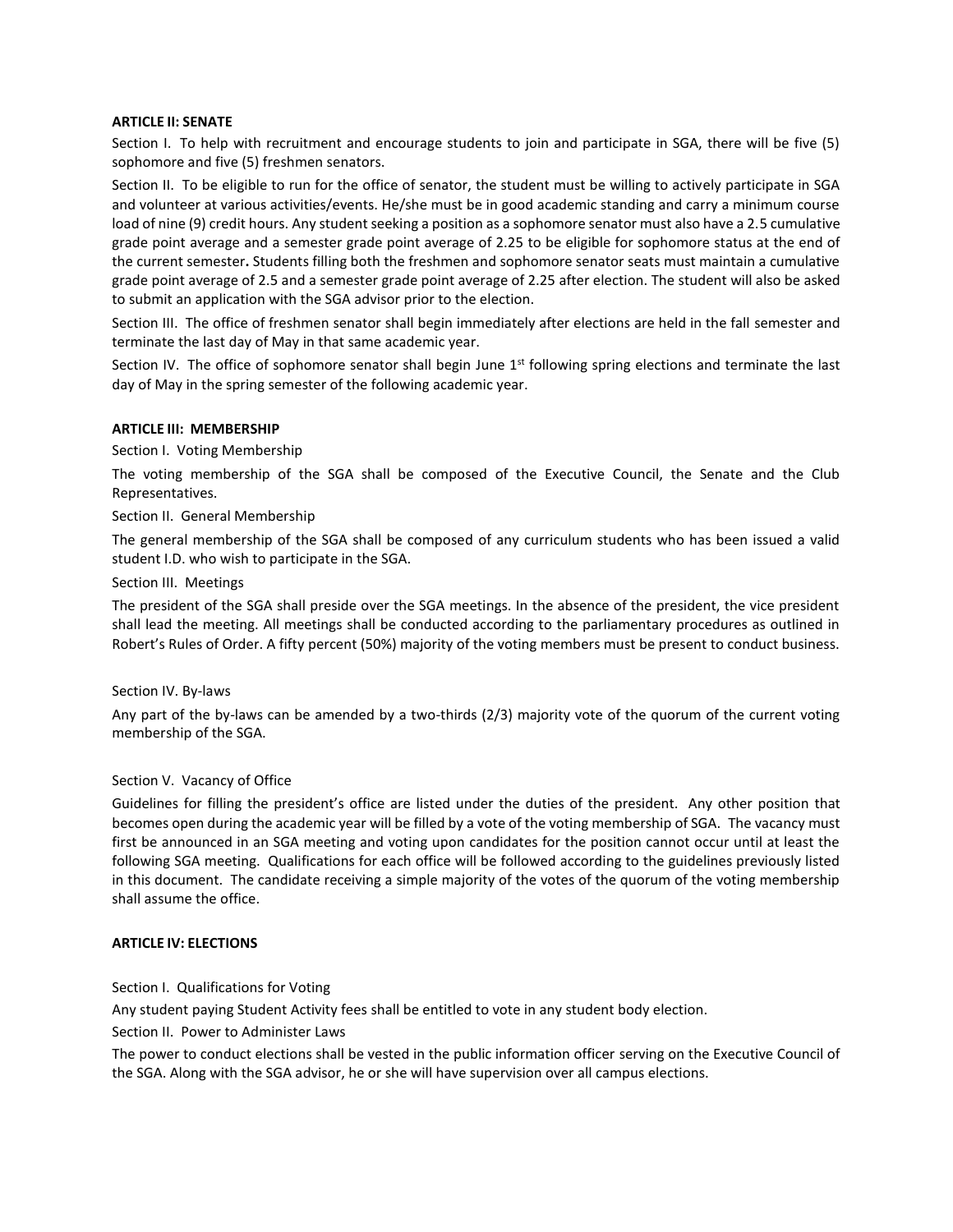Section III. Dating of Elections

- A. Elections for Executive offices, and the five (5) sophomore senate seats shall be held during the spring semester of each academic year.
- B. Elections to determine the five (5) freshmen senate seats shall be held sometime during September of each academic year.

#### Section IV. Procedure of Elections

- A. Eligible students may become candidates by complying with aforementioned qualifications at a time designated by the public information officer.
- B. No one working the voter table may assist or advise the voter while in the process of voting.
- C. No candidates may campaign within 50 feet of the voting table.
- D. The SGA advisor shall be custodian of the ballot box.
- E. The candidate receiving a simple majority of votes cast shall be named the winner of the election.
- F. In case no candidate receives a simple majority, the two candidates receiving the most votes will enter into a runoff election within the following week.
- G. Any office not filled in the spring elections or any office vacated after the spring elections shall be voted upon during the September elections.

#### Section V. Impeachment

- A. The voting membership of SGA shall have the power to consider motions of impeachment of any WCC-SGA officer, elected or appointed.
- B. Grounds for impeachment include but are not limited to the following:
	- 1. Violations of the Code of Conduct
	- 2. Failure to fulfill the duties of office
	- 3. Abuse of the powers of office
	- 4. Misuse of funds or other acts of dishonesty
	- 5. Misrepresentation of the SGA
	- 6. Placed on Restrictive Probation
- C. Any member of SGA may initiate impeachment proceedings by filing a petition of grievances signed by twentyfive percent (25%) of the current SGA voting membership with the SGA advisor. The SGA advisor will then appoint an investigation committee. The investigation committee, which shall include a minimum of 3 voting members and no more than 4 voting members, shall review the case and present its findings to the SGA. Impeachment will require a 2/3 majority vote of the quorum of the voting members, to be made by secret ballot.
- D. Members appointed to an impeachment investigation committee by the SGA advisor will serve on that committee for an entire academic year.
- E. Any member that acquires five (5) absences must appear before the investigation committee. The investigation committee will evaluate the information presented by the member and if their review is unsatisfactory, will then present the information to the SGA. The voting members of SGA will then vote to determine if the member should be impeached. Impeachment will require a 2/3 majority vote of the quorum of the voting members, to be made by secret ballot.

#### **ARTICLE V: AMENDMENTS**

Section I. A petition signed by one hundred (100) members of the student body may suggest an amendment to the constitution. The SGA may also initiate amendment proceedings. The proposed amendment must then be approved by a two-thirds (2/3) majority vote of the current SGA membership, administration, and the student body. If the proposed amendment receives the two-thirds (2/3) majority vote of the previously mentioned entities, the Constitution may then be amended by a two-thirds (2/3) majority vote of the board of trustees.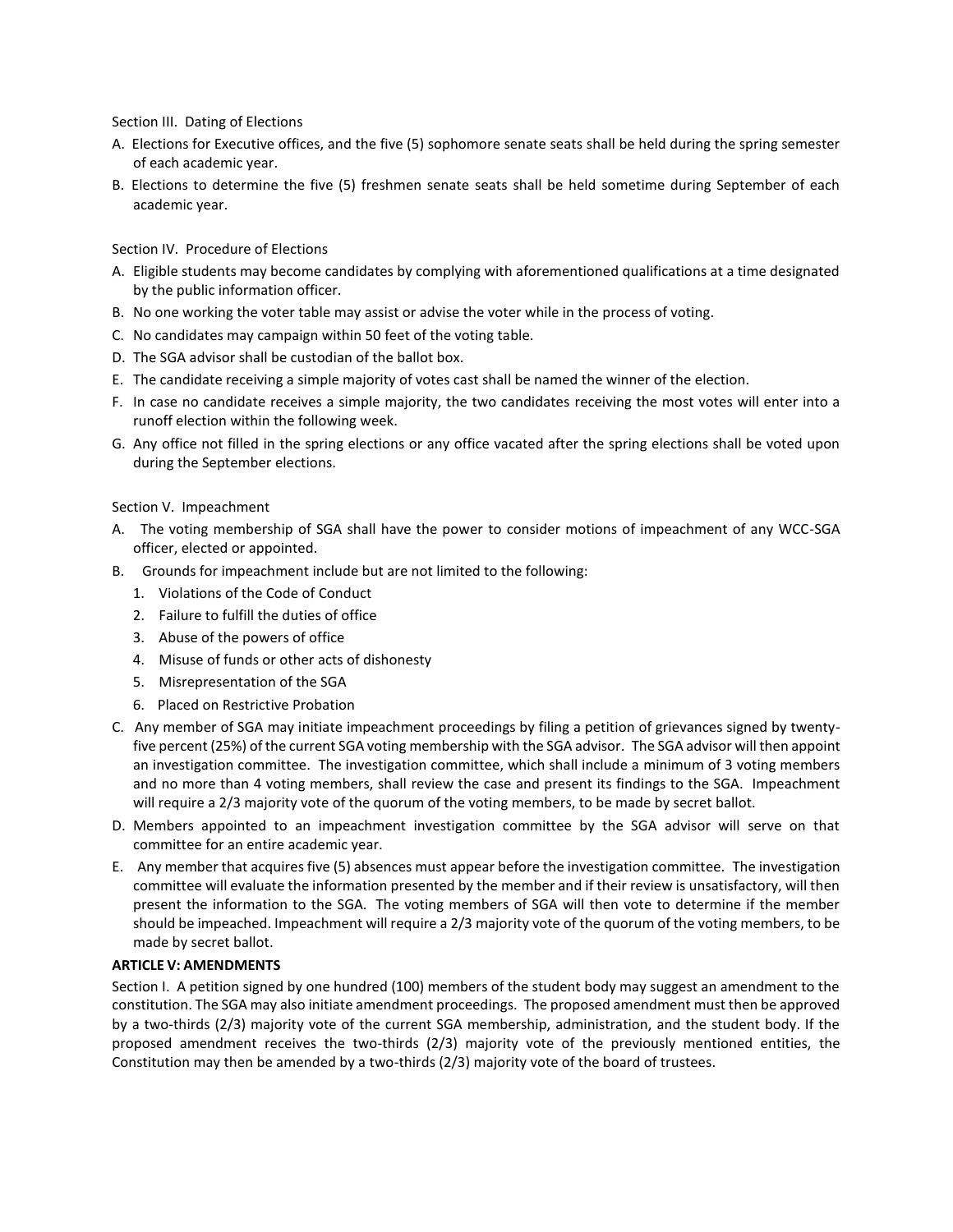## **ARTICLE VI: RATIFICATION**

Section I. A simple majority vote of the members present of the SGA, administration, and the Board of Trustees shall be necessary for ratification of the Constitution.

## WILKES COMMUNITY COLLEGE STUDENT GOVERNMENT ASSOCIATION BY-LAWS

- I. Additional Position Duties
	- A. The duties of the office of president will also include:
		- 1. Preparation of the agenda before each SGA meeting.
		- 2. Beginning and closing meetings in a timely manner.
		- 3. Introduction of business in proper order.
		- 4. Setting of time and date for next meeting before adjournment.
		- 5. Speaking at graduation in the spring semester at the end of term as president.
		- 6. Coordinating one or two campus activities/events per semester.
	- B. The duties of the office of vice president will also include:
		- 1. Assisting the SGA advisor with the SGA Summer Leadership Retreat.
		- 2. Assisting with the planning and conducting of occasional leadership lessons at specific SGA meetings.
		- 3. Maintaining a filing system for the pictures taken by the Office of Student Activities.
		- 4. Organizing and tracking of each member's volunteer credit during the year.
		- 5. Coordinating one or two campus activities/events per semester.
	- C. The duties of the office of secretary/treasurer will also include:
		- 1. Notifying or reminding members of SGA meetings.
		- 2. Notifying current SGA members via email of the minutes of each SGA meeting.
		- 3. Posting of the minutes of each SGA meeting on the SGA Bulletin Boards.
		- 4. Coordinating one or two campus activities/events per semester.
		- 5. Notifying members as needed to remind them of times they have volunteered to help with each activity/event.
	- D. The duties of the office of public information officer will also include:
		- 1. Maintaining and updating SGA Bulletin Boards and posting events/activities throughout campus weekly.
		- 2. Maintain the SGA Facebook page and act as SGA spokesperson for media.
		- 3. Writing "SGA Update" articles for Wilkes Community College publications*.*
		- 4. Coordinating one or two campus activities/events per semester.
		- 5. Notifying members as needed to remind them of times they have volunteered to help with each activity/event.
	- E. The duties of the office of parliamentarian will also include:
		- 1. Coordinating one or two campus activities/events per semester.
		- 2. Notifying members as needed to remind them of times they have volunteered to help with each activity/event.
		- 3. Ensures that all legislation is in proper format and suitably corrected before final drafts are forwarded to the President for his/her signature.
		- 4. Provide a minimum of one training seminar on Roberts Rules of Order each fall and spring semester.
- II. Elections
	- A. Candidates will have their pictures and excerpts from their application displayed at the voter table to help voters with the selection process.
	- B. For each election, the public information officer supervising the election shall hold at the voter table an alphabetical listing of eligible voters. The name of each voter shall be checked before the ballot is issued to the voter. Voting is by secret ballot.
- III. Mission Statement